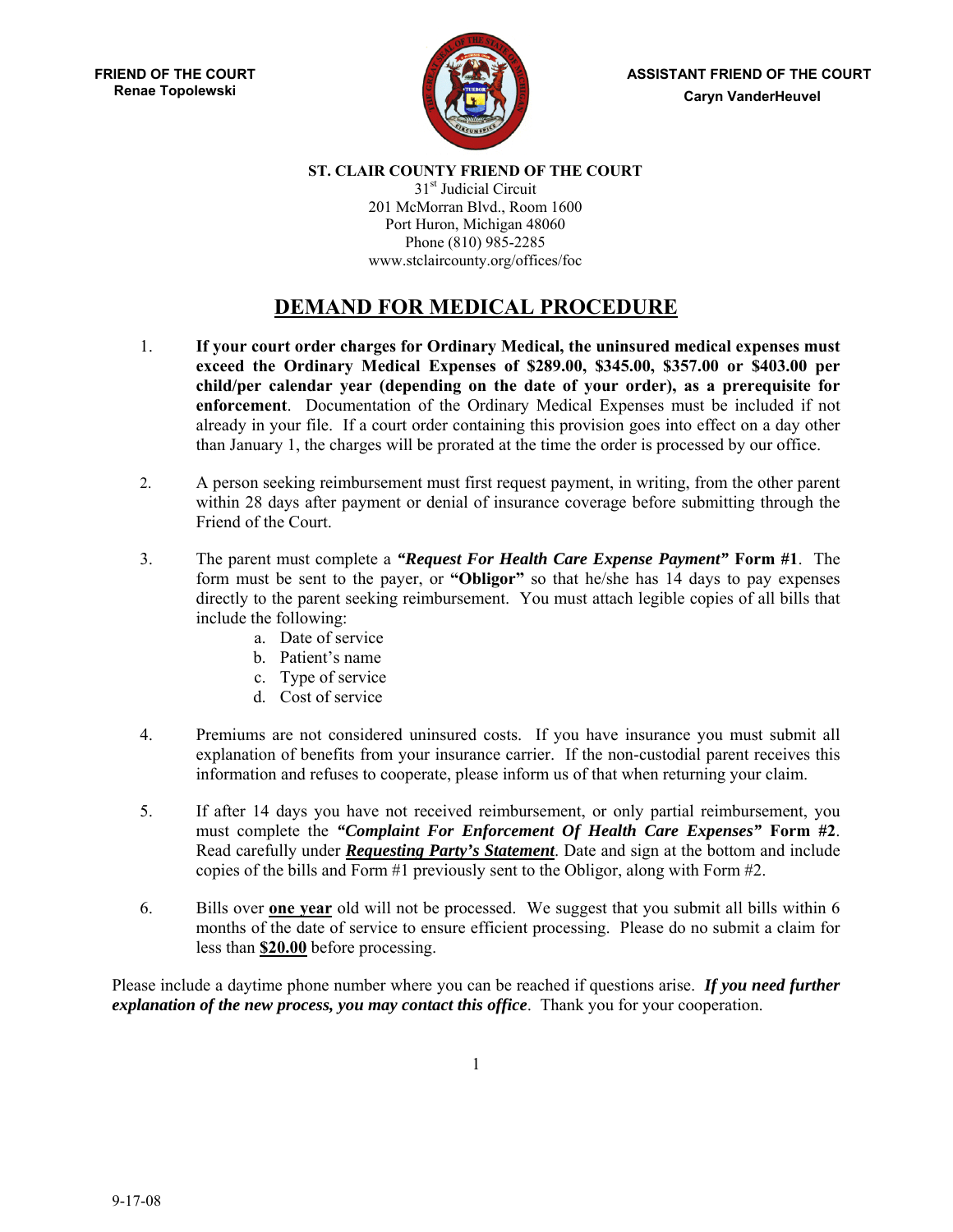

**ASSISTANT FRIEND OF THE COURT Edward V. Messing, Jr.**

**ST. CLAIR COUNTY FRIEND OF THE COURT**

31<sup>st</sup> Judicial Circuit 201 McMorran Blvd., Room 1600 Port Huron, Michigan 48060 Phone (810) 985-2285 www.stclaircounty.org/offices/foc

# **Medical Enforcement Investigator MEDICAL FACT SHEET**

### **EACH PARENT IS OBLIGATED TO COMPLY WITH THE COURT ORDER.**

Each parent must provide the other parent with:

- a. A current insurance card (copy of card must be sent to the FOC).
- b. Copies of insurance information and forms necessary to submit claims.
- c. Copies of all insurance company explanation of benefits.
- d. Notice of all amounts not covered by insurance and each party's responsibility per the percentages in your order.
- e. Payment to party requesting reimbursement.

### **IF UNABLE TO WORK OUT MEDICAL BILL PROBLEMS:**

- 1. All Health Care (Medical) reimbursement requests must be submitted on a Friend of the Court DEMAND FOR MEDICAL PAYMENT form after all attempts for insurance coverage have been exhausted.
- 2. A person seeking reimbursement must **first request payment, in writing, from the other parent** within 28 days after payment or denial of insurance coverage. The proper forms must be used as directed in the *"Demand for Medical Procedure"* letter. Once a demand is received, and processed by the Friend of the Court, the other party has 21 days to object. If a valid objection is received at the FOC in writing, a hearing will be held. If no objection is filed, the amount is added to the medical arrears account.
- 3. Medical bills over one (1) year old will not be processed.
- 4. If the obligor directly reimburses the requesting party after the Friend of Court has started the medical chain of action, the obligor must send verification (copy of cancelled check or receipt from other party) to the Friend of Court.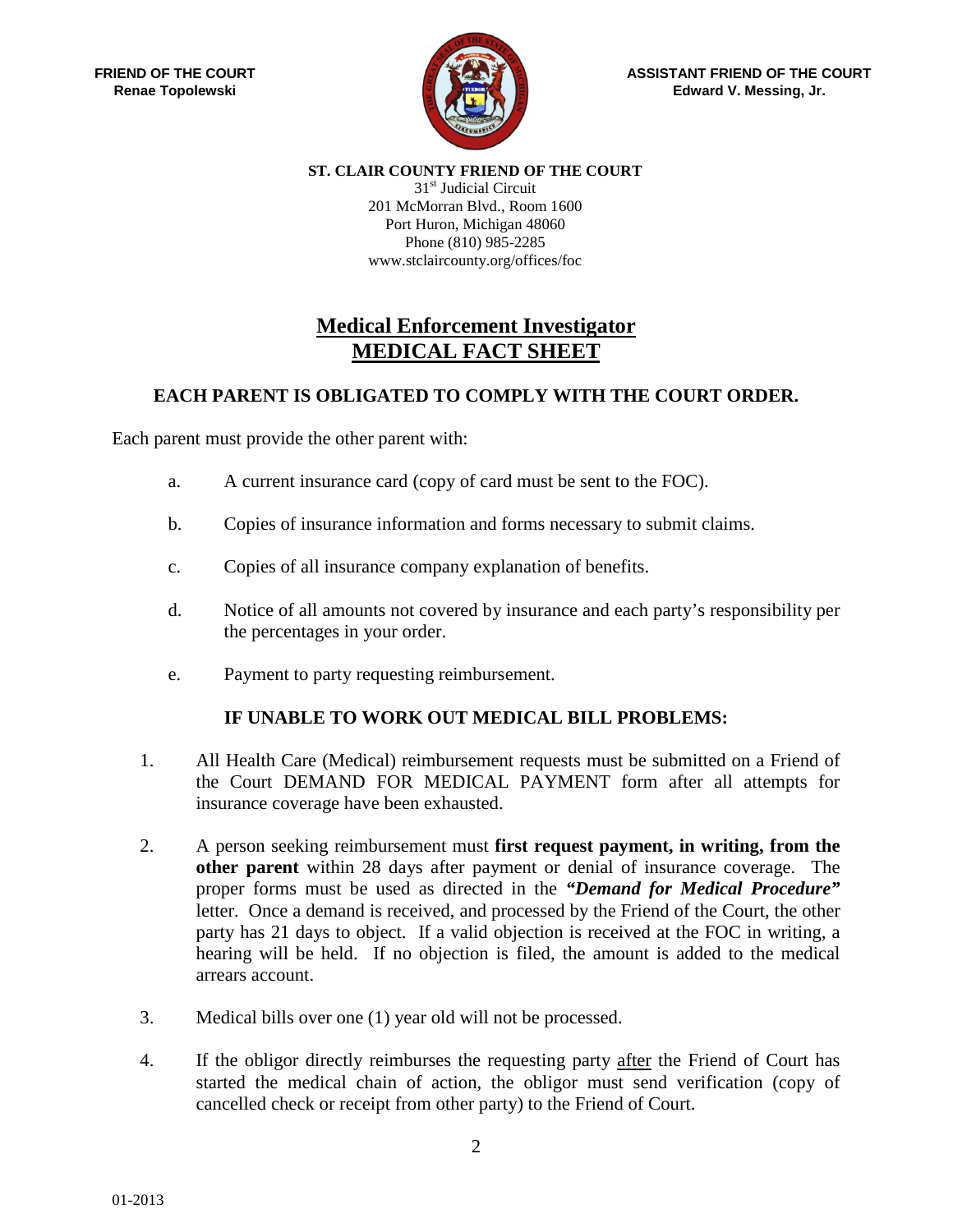

**ST. CLAIR COUNTY FRIEND OF THE COURT**

31<sup>st</sup> Judicial Circuit 201 McMorran Blvd., Room 1600 Port Huron, Michigan 48060 Phone (810) 985-2285 www.stclaircounty.org/offices/foc

- 5. "HEALTH CARE" means the products or services provided or prescribed by a person or organization licensed or legally authorized to provide or prescribe human health care products or services, including, but not limited to, the following professionals; Chiropractors, Dentists, Oral Surgeons, Orthodontists, Prosthedontists, Periodontists, Endodontics, Pedodontists, Dental Hygienists, Dental Assistants, Medical Doctors, Physician's Assistants, Registered Professional Nurses, Licensed Practical Nurses, Nurse Midwives, Nurses Anesthetists, Nurse Practitioners, Trained Attendants, Optometrists, Osteopaths, Pharmacists, Physical Therapists, Physiotherapists, Physical Therapy Technicians, Chiropodists, Podiatrists, Foot Specialists, Psychologists, Psychological Assistants, Psychological Examiners, Clinical Social Workers and providers of Prosthetic Devices. It also includes the following health facilities or agencies (even when located in a correctional institution or a university, college, or other educational institution); ambulances, advanced mobile emergency care services, clinical laboratories, county medical care facilities, freestanding surgical outpatient facilities, health maintenance organization, homes for aged, hospitals, and nursing homes (Michigan Child Support Formula, Section IV (D)).
- 6. Expenses for OVER-THE-COUNTER MEDICATION and HEALTH INSURANCE PREMIUMS are not included in the "HEALTH CARE" definition and cannot be enforced unless specifically ordered.
- 7. If your order requires you to maintain health insurance that is offered through your employment, and it is available to you at no cost or at a reasonable cost, then you must maintain that coverage.
- 8. Any medical bills applied to a person's insurance deductible and/or co-payment are deemed uninsured and each party will be responsible as directed by the medical support order.
- 9. If you believe that the party has received an insurance payment and failed to forward it to you or to the health care provider, please complete a Demand for Medical Payment form and state your reasons why you believe that this has happened.
- 10. IF YOU ARE THE PARTY REQUESTING ENFORCEMENT, YOU MUST COOPERATE AND IF AT ALL POSSIBLE APPEAR AT ALL HEARINGS REQUIRED BY THE FOC. IF YOU FAIL TO ATTEND, OR MAKE ADEQUATE ARRANGEMENTS, THE MEDICAL MAY NOT BE ENFORCED.